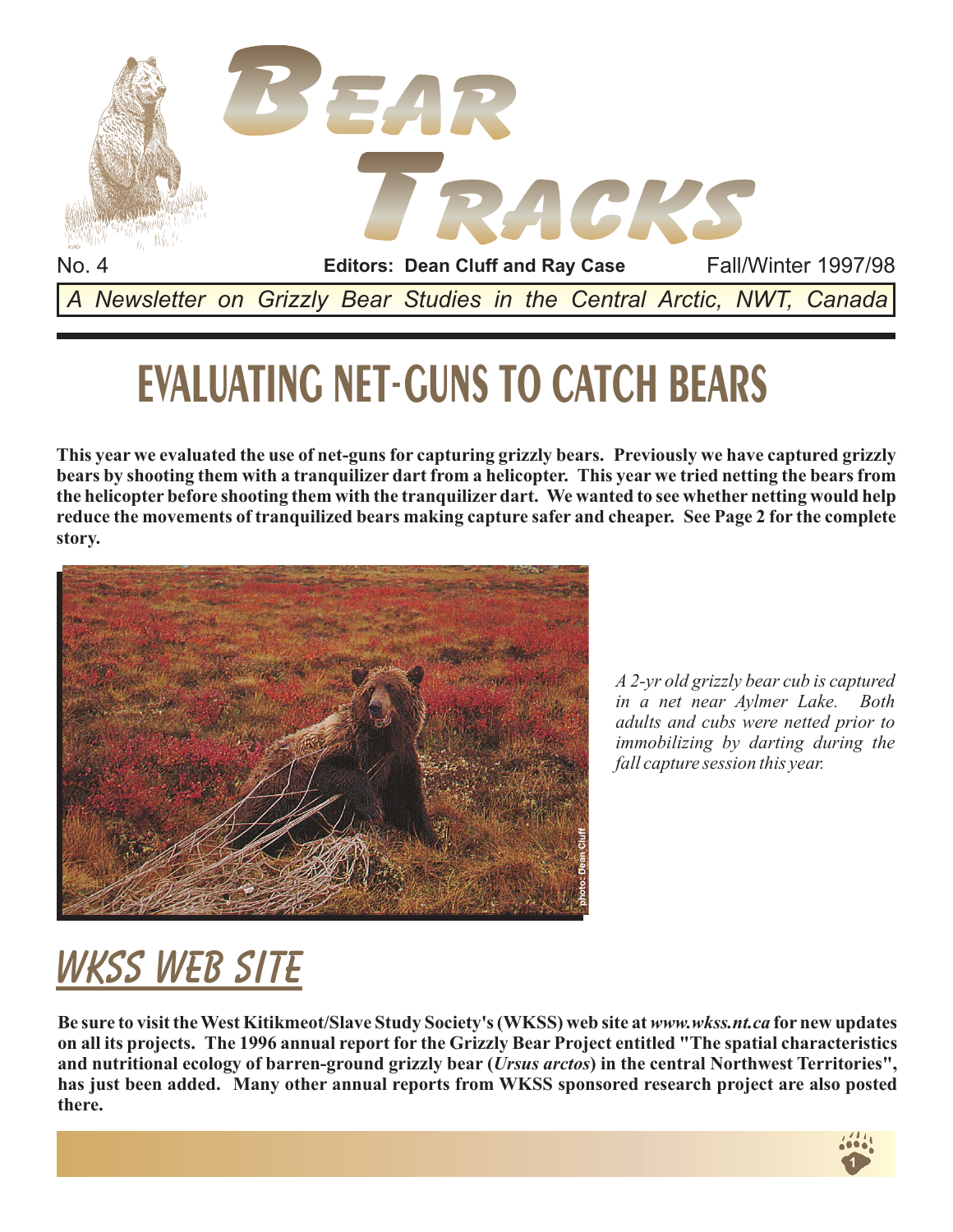### **NEt-gunning grizzly bears... NEt-gunning grizzly**

**In 1997, we captured 57 grizzly bears (39 adults, 16 cubs, 2 subadults) during spring, summer and fall capture efforts. Net-gunning from a helicopter was first tried in the spring for cubs only, using a skidmounted net-gun. Effectiveness was limited because if a cub was not netted properly after the first shot, the helicopter had to land to reload the net-gun. Net-gunning was not available for our summer session. In the fall, we netted bears of all ages using a hand-held net-gun and a skid-mounted net-gun as a backup. All but two bears were netted before being tranquilized.**

**Once netted, most bears were shot with a tranquilizer dart from the helicopter. Cubs-of-the-year and occasionally yearlings were injected by hand once we were on the ground.**

| <b>1997 Grizzly Bear Capture Summary</b> |                               |                      |              |                  |                                     |              |                                 |                                        |  |  |  |  |  |
|------------------------------------------|-------------------------------|----------------------|--------------|------------------|-------------------------------------|--------------|---------------------------------|----------------------------------------|--|--|--|--|--|
|                                          |                               |                      |              |                  |                                     |              |                                 |                                        |  |  |  |  |  |
| <b>Spring 1997</b>                       |                               |                      |              | Summer 1997      |                                     |              | <b>Fall 1997</b><br>(continued) |                                        |  |  |  |  |  |
| <b>Bear</b>                              | <b>Age Class</b>              | <b>Status</b>        | <b>Bear</b>  | <b>Age Class</b> | <b>Status</b>                       | <b>Bear</b>  | <b>Age Class</b>                | <b>Status</b>                          |  |  |  |  |  |
| G661                                     | ad M                          | new collar           | G683         | ad F             | new collar                          | G654         | ad M                            | removed collar &                       |  |  |  |  |  |
| G657                                     | ad M                          | removed collar       | G684         | ad F             | new collar                          |              |                                 | fitted VHF collar                      |  |  |  |  |  |
| G662                                     | ad M                          | new collar           | G680         | ad M             | malfunctioning                      | G638         | ad F                            | removed collar &                       |  |  |  |  |  |
| G663                                     | ad F                          | new collar           |              |                  | collar replaced                     |              |                                 | fitted VHF collar                      |  |  |  |  |  |
| G636                                     | ad M                          | new collar           |              |                  | with new collar                     | G642         | ad F                            | removed collar &                       |  |  |  |  |  |
| G612                                     | ad M                          | removed collar       | G685         | sub F            | no collar                           |              |                                 | fitted VHF collar                      |  |  |  |  |  |
| G664                                     | ad M                          | new collar           | G686         | ad F             | new collar                          | G655         | ad M                            | removed collar &                       |  |  |  |  |  |
| G665                                     | sub M                         | no collar            | G687         | coy F            | G686 cub                            |              |                                 | fitted VHF collar                      |  |  |  |  |  |
| G543                                     | ad F                          | removed collar       | G688         | coy M            | G686 cub                            | G644         | ad M                            | replaced old collar                    |  |  |  |  |  |
| G666<br>G677                             | ylg E                         | G543 cub<br>G543 cub | G689<br>G690 | ad M<br>ad M     | new collar<br>new collar            | G660         | ad F                            | with new collar<br>replaced old collar |  |  |  |  |  |
| G541                                     | ylg F<br>ad F                 | removed collar       |              |                  |                                     |              |                                 | with new collar                        |  |  |  |  |  |
| G678                                     | ylg M                         | G541 cub             |              |                  |                                     | G646         | ad F                            | replaced old collar                    |  |  |  |  |  |
| G679                                     | ylg F                         | G541 cub             |              |                  |                                     |              |                                 | with new collar                        |  |  |  |  |  |
| G505                                     | ad F                          | removed collar       |              |                  |                                     | G633         | ylg F                           | G646 cub                               |  |  |  |  |  |
| G674                                     | coy F                         | G505 cub             |              | <b>Fall 1997</b> |                                     | G653         | ad M                            | replaced old collar                    |  |  |  |  |  |
| G675                                     | coy F                         | G505 cub             | <b>Bear</b>  | <b>Age Class</b> | <b>Status</b>                       |              |                                 | with new collar                        |  |  |  |  |  |
| G676                                     | coy F                         | G505 cub             | G691         | ad M             | new collar                          | G647         | ad M                            | removed collar &                       |  |  |  |  |  |
| G680                                     | ad M                          | new collar           | G640         | ad F             | replaced old collar                 |              |                                 | fitted VHF collar                      |  |  |  |  |  |
| G681                                     | ad F                          | new collar           |              |                  | with new collar                     | G649         | ad M                            | removed collar                         |  |  |  |  |  |
| G682                                     | ad M                          | new collar           | G692         | 2yr M            | G640 cub                            | G522         | ad F                            | removed collar                         |  |  |  |  |  |
|                                          |                               |                      | G643         | ad F             | removed collar                      | G650         | ad F                            | removed collar                         |  |  |  |  |  |
| Legend                                   |                               |                      | G639         | ad F             | replaced old collar                 | G670         | ylg M                           | G650 cub                               |  |  |  |  |  |
| ad                                       | adult bear (5+ years old)     |                      | G652         | ad F             | with new collar<br>removed collar & | G671         | ylg E                           | G650 cub                               |  |  |  |  |  |
| sub                                      | subadult bear (3-4 years old) |                      |              |                  | fitted VHF collar                   | G672<br>G631 | ylg F<br>ad M                   | G650 cub<br>removed collar             |  |  |  |  |  |
| 2yr                                      | 2 year old cub                |                      | G667         | 2yr F            | G652 cub                            | G648         | ad F                            | removed collar                         |  |  |  |  |  |
| ylg                                      | yearling cub                  |                      | G668         | 2yr M            | G652 cub                            | G530         | ad M                            | removed collar                         |  |  |  |  |  |
| coy                                      | cub-of-the-year               |                      |              |                  |                                     |              |                                 |                                        |  |  |  |  |  |

**We hoped that netting bears before tranquilizing them would reduce the cost of bear research by decreasing the amount of helicopter time needed to capture a bear. Our study showed that it is possible to successfully net grizzly bears from a helicopter and it can reduce chase times. In our study there were some misses with the net, but they were not common. Once netted, about one-third of the adult bears (7 of 19) needed a second net to stop them from escaping, increasing the amount of helicopter time slightly. Cubs-of-the-year sometimes slipped underneath the net if netted over uneven ground, and one bear escaped from the net but was darted thereafter. One other bear appeared so fat that a net was not used and it was just darted.**

suggest that helicopter darting with an experienced pilot be the main method of capture for barren-ground<br>grizzly bears with a skid-mounted net-gun available for back-up support. **Given these problems, we believe that helicopter net-gunning is not necessary for safe, effective captures of grizzly bears and may not necessarily be better or cheaper than darting alone. Darting bears from a helicopter without the aid of nets is an effective technique if the pilot is experienced in wildlife capture. We grizzly bears with a skid-mounted net-gun available for back-up support.**

*-- Dean Cluff and Robert Mulders*

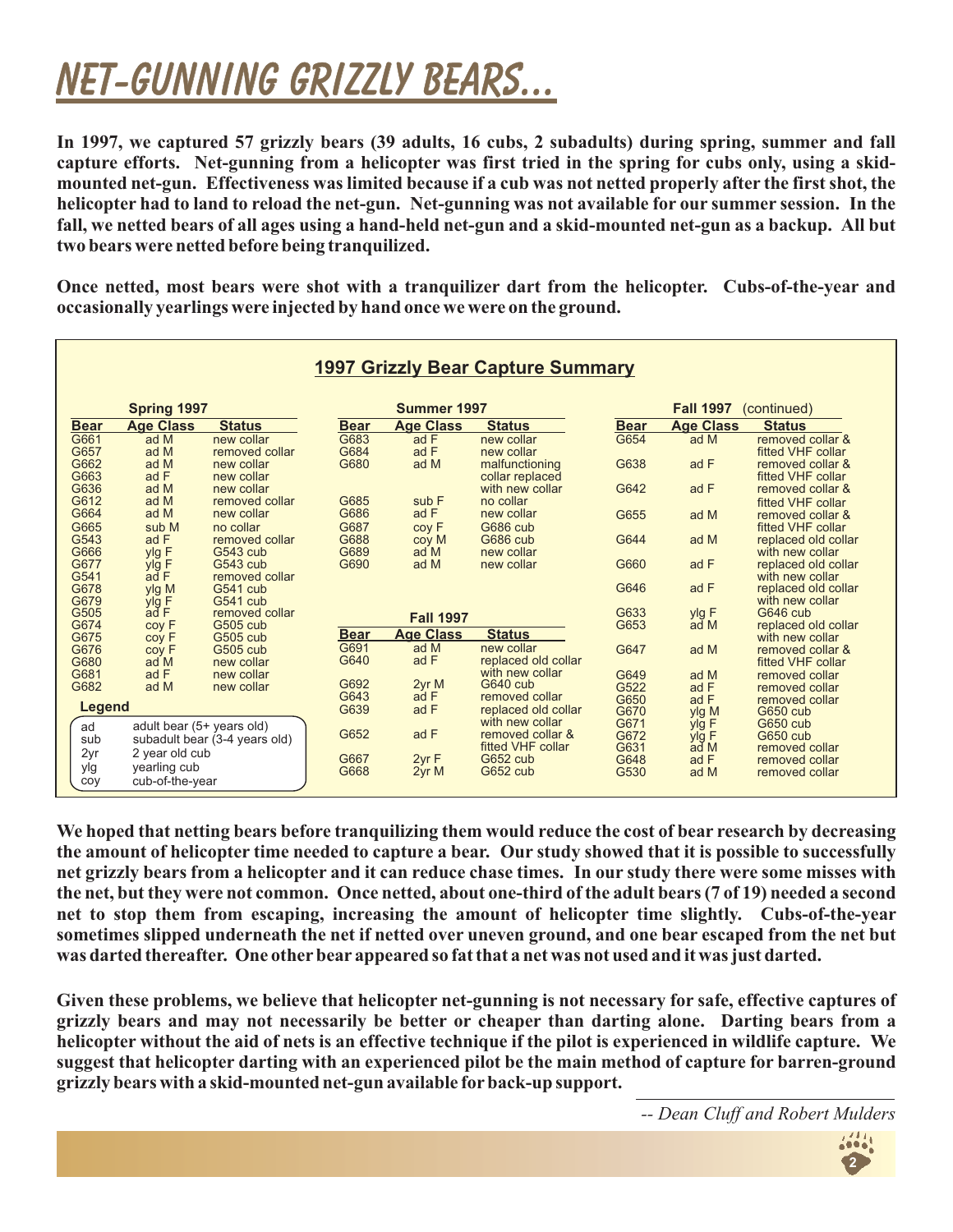## **Diavik'S ACTIVITIES Diavik'S**

**Diavik Diamond Mines Inc. completed its wildlife baseline studies and began their monitoring program in 1997. Wildlife impact assessments and consultations with stakeholders are currently being conducted to support the regulatory requirements to construct a diamond mine at Lac de Gras.**

**Biologists from Penner and Associates Ltd. and northern technicians Bobby Drybones from Rae and David Giroux from Dettah investigated grizzly bear dens, habitat use and food habits during the spring caribou migration season and early summer of 1997. Six collared bears were monitored when they were in the Lac de Gras area, and 106 visual locations were obtained of collared and uncollared adult bears. Investigations of five bear dens that were occupied in the previous winter showed that most dens were located in fine-textured soils, on well-drained slopes not associated with eskers, and with a consistent presence of crowberrydominated bedding material. Site investigations showed that caribou was the main food item in May and early June, and that most were apparently killed by bears. Scat analysis and site assessments showed that bears primarily ate plants (horsetail, grasses, and sedges) in the early summer diet until caribou returned in mid-July.**

**Diavik has contracted AXYS Environmental Consulting Ltd. to conduct the terrestrial cumulative effects assessment for the project. AXYS' work on grizzly bears has been focused on habitat suitability modeling, core security area analysis, assessment of zones of influence and disturbance factors of human activities. In support of this assessment, Phil McLoughlin, University of Saskatchewan, was hired by Diavik in conjunction with AXYS, to estimate what kinds of habitat in the region grizzly bears prefer during the different seasons. This analysis is based on what habitat types were actually used compared to what habitats were available. Included in the analysis was the WKSS grizzly bear project satellite collar relocation data and Diavik's LANDSATland cover classification.**

*-- David Penner*

### **Wolf-Bear interactions Wolf-Bear**

**There have been several observations of bears and wolves interacting with each other. Diavik's consultants and GNWT biologists have documented four aggressive encounters between grizzly bears and wolves at wolf denning sites. They have also recorded two cases where wolves and grizzlies were both found at a recent caribou kill (pictured) and one instance of two wolves attacking a mother bear and her cub-of-theyear. All encounters ended a few minutes after discovery with no fatalities or significant injuries.**

**If anyone has witnessed similar encounters while in the field, we would appreciate hearing about it. Contact Dean Cluff in Yellowknife, NWT or David Penner in Sherwood Park,Alberta. Dean can be reached at (867)** 873-7783 or emailed at dean\_cluff@gov.nt.ca. David Penner is at (403) 922-2893 or dpenner@connect.ab.ca.



*A grizzly bear family group encounters three wolves (one pictured) at a caribou kill site in the Lac de Gras area in May 1997.*

*Photo courtesy of Sue Cotterill, Penner and Associates Ltd. on Diavik Diamond Mines Inc. Wildlife Baseline Project.*

*-- David Penner and Dean Cluff*

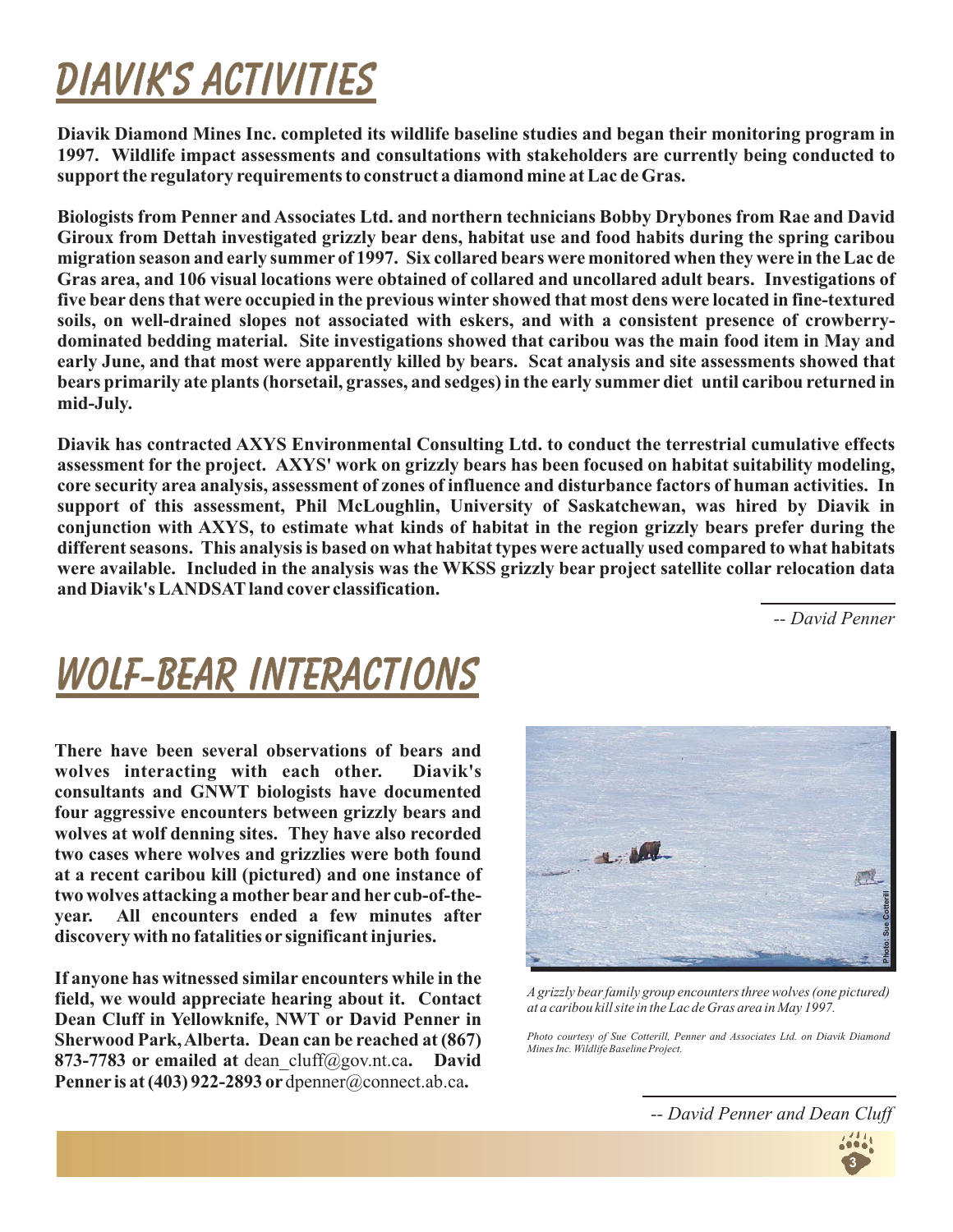## **Rob Gau, M.S . Rob Gau, M.Sc.**

**Rob Gau successfully defended his Master's thesis,** *Food habits, body condition, and habitat of the barrenground grizzly bear*, on October 27<sup>th</sup> at the University of Saskatchewan at Saskatoon. Rob began his work in **May 1995 when the NWT Grizzly Bear Project got underway and the first capture effort began.**



*Rob Gau collects a fecal sample from a captured bear.*

**Rob also documented that caribou are an important food source for barren-ground grizzly bears and the most common food item eaten. Stable nitrogen isotope signatures, nitrogen content of the food items sampled, high number of caribou kill sites recorded, and the high frequency and volume of caribou found in the fecal remains provided consistent evidence that barren-ground grizzly bears are adept at killing and consuming large numbers of caribou to meet their dietary protein requirements.**

**However, the most important food item for these bears are berries such as crowberry, blueberry, cranberry, and bearberry. In fact, berries are critically important to the grizzly bear diet as the they are essential for bears to gain weight. Putting on fat during their hyperphagia phase in late summer and fall is necessary for bears to store enough energy to survive winter hibernation and ensure the reproductive success of pregnant females. Given the importance of berries to bears, Rob maintains that the distribution of these plants may be a factor limiting the distribution of grizzly bears across the centralArctic.**

**Rob examined the body composition of bears by bioelectrical impulse analysis to determine if periods of nutritional stress existed. This technique measures bioelectrical impedance along the bear's body which, when used with the bear's weight, is used to estimate the amount of body fat. Rob also wanted to determine if blood parameters reflected stressful nutritional periods.**

**Albumin was the only blood parameter that significantly reflected the total body fat levels in both adult male and lone female grizzly bears. Hemoglobin was also correlated to total body fat levels but only for lone females. All other parameters did not show a significant relationship with total bofy fat levels that were free from the effects of activity, stress, or dietary changes (see table below). Given these results, Rob believes that interpreting the nutritional condition of these grizzly bears using the blood parameters he examined would be inconclusive.**

Spearman rank correlation co-efficients between blood parameters and the percentage of total body fat as determined by bioelectrical impulse analysis for adult and lone female grizzly bears in 1995 and 1996. Note that albumin was the only blood parameter that significantly reflected total body fat levels for both sexes.

| <b>Blood parameter</b>     | n  | $r_{\rm s}$ | Prob.  |  |
|----------------------------|----|-------------|--------|--|
| albumin                    | 36 | 0.51        | < 0.01 |  |
| hemoglobin (female)        | 23 | 0.48        | 0.02   |  |
| hemoglobin (male)          | 18 | 0.22        | 0.37   |  |
| hematocrit                 | 41 | 0.18        | 0.26   |  |
| erythrocyte count (female) | 23 | 0.33        | 0.12   |  |
| erythrocyte count (male)   | 17 | $-0.16$     | 0.54   |  |
| total protein              | 36 | 0.23        | 0.17   |  |
| inorganic phosphorus       | 36 | $-0.21$     | 0.21   |  |
| albumin: globulin          | 36 | 0.17        | 0.32   |  |
| bilirubin (female)         | 20 | 0.14        | 0.57   |  |
| bilirubin (male)           | 16 | 0.28        | 0.29   |  |
| creatinine                 | 36 | $-0.13$     | 0.45   |  |
| calcium                    | 36 | $-0.13$     | 0.46   |  |
| sodium                     | 36 | 0.07        | 0.69   |  |

*-- Rob Gau and Dean Cluff*

**4**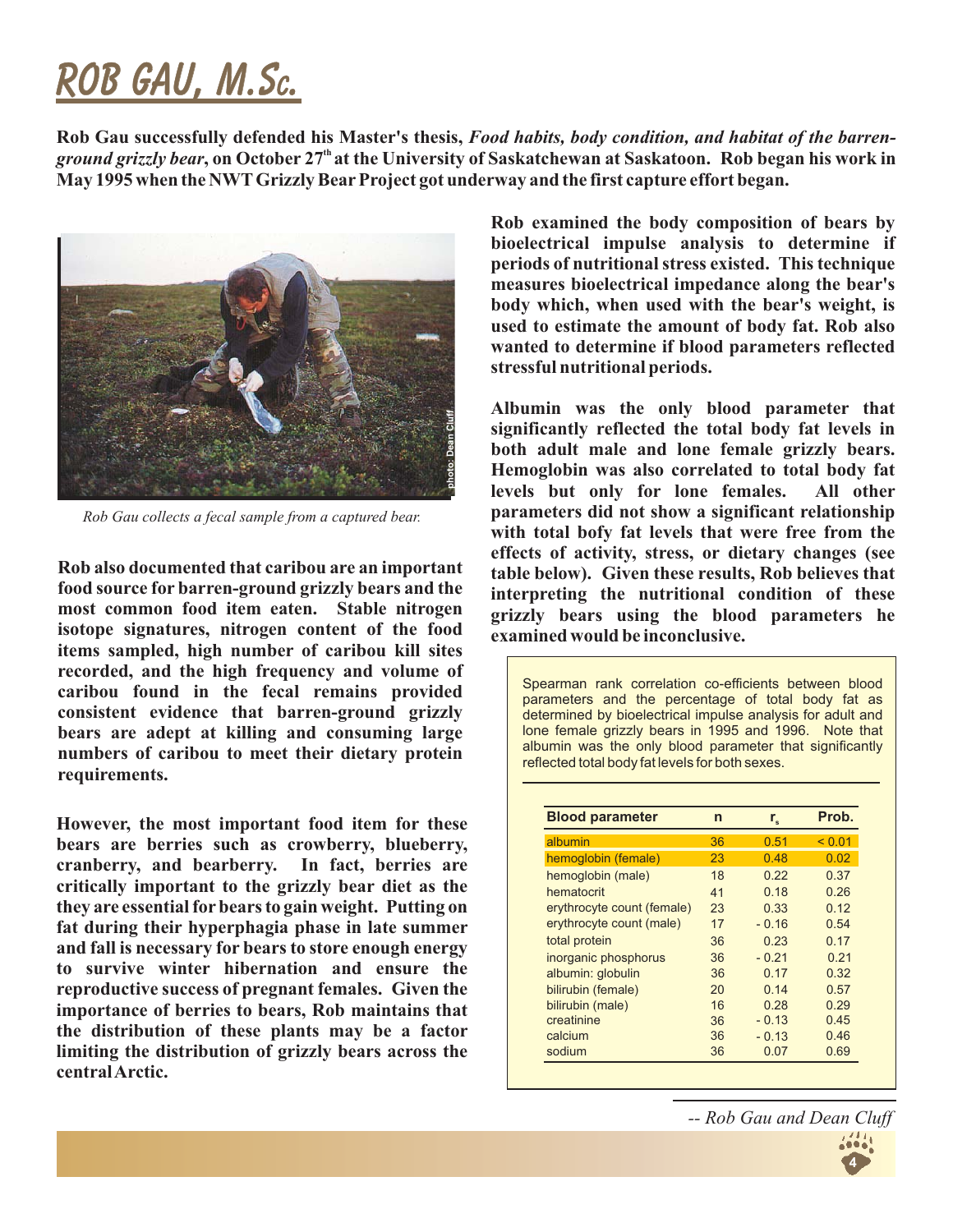# **Denning UPDATE Denning**

**Previous studies have suggested that large glacio-fluvial deposits such as eskers were extremely important as denning habitat for barren-land grizzly bears. However, this conclusion has been challenged based on data obtained from radio-collared bears.**

**Site investigations of 18 dens of radio-collared bears were conducted this summer. Dens were located from satellite telemetry prior to hibernation and aerial telemetry during winter. Based on these dens and those from 1995 and 1996, grizzly bears have not only denned in eskers or esker-like materials but they have also used other well-drained tundra soils, such as glacial till, often with a south-facing slope.**

| <b>October 1997</b> |         |                   |                |                                  |                                             |  |  |  |  |  |
|---------------------|---------|-------------------|----------------|----------------------------------|---------------------------------------------|--|--|--|--|--|
| Monday              | Tuesday |                   | Thursday       | Friday                           | Saturday                                    |  |  |  |  |  |
|                     |         |                   | $\overline{2}$ | 3                                | 4                                           |  |  |  |  |  |
| 6                   | 7       | 8                 | 9              | 10                               | $\overline{1}$<br>1st collared<br>bear dens |  |  |  |  |  |
| 13                  | 14      | Denning<br>Period | 16             | 17                               | 18                                          |  |  |  |  |  |
| 20                  | 21      | 22                | 23             | 24                               | 25                                          |  |  |  |  |  |
| 27                  | 28      | 29                | 30             | 31                               |                                             |  |  |  |  |  |
|                     |         |                   |                | <b>Wednesday</b><br>$15$ General |                                             |  |  |  |  |  |

**The previous studies that assumed the importance of eskers for grizzly bear denning relied heavily on aerial survey data. This method is likely biased because dens in eskers are much more visible from the air (and the ground too) than are dens elsewhere. These studies also concentrated their search effort around eskers more than other tundra habitats.**

**This year, radio-collared grizzly bears generally denned during the last two weeks of October although the first bear to enter a den did so on October 11th. There were two adult male bears that were still active as of mid-November.**

*-- Phil McLoughlin*



*R. Gau* **Wildlife Society's Annual Conference A Forum on wildlife telemetry was held in Snowmass, Colorado from 21-23 September 1997. It provided an opportunity for biologists, engineers, and interested individuals to discuss new telemetry technologies and methods, field evaluations of equipment and techniques, and directions for future technological development. Phil McLoughlin and Dean Cluff attended the Forum and The which followed.**

**At the Forum, Phil and Dean (with co-author Vivian Banci) presented a poster summary entitled,** *Accuracy* **. In the paper, we compared locations of bears seen from the air while the signals from** *Northwest Territories* **their collars were sent to the satellite. Most of these bears were at sites such as kills, dens, or day beds. The accuracy of the satellite location system has been tested using collars placed on the ground, but we wanted to test the system when a collaris actually on an animal, as the signal can be affected by a bear's body mass. Our sample size continues to grow, but our preliminary results indicate that error associated with each location estimate is similar to that reported by the satellite tracking company.** *and precision of satellite radio-collars deployed on free-ranging barren-ground grizzly bears in the central*

*-- Dean Cluff*